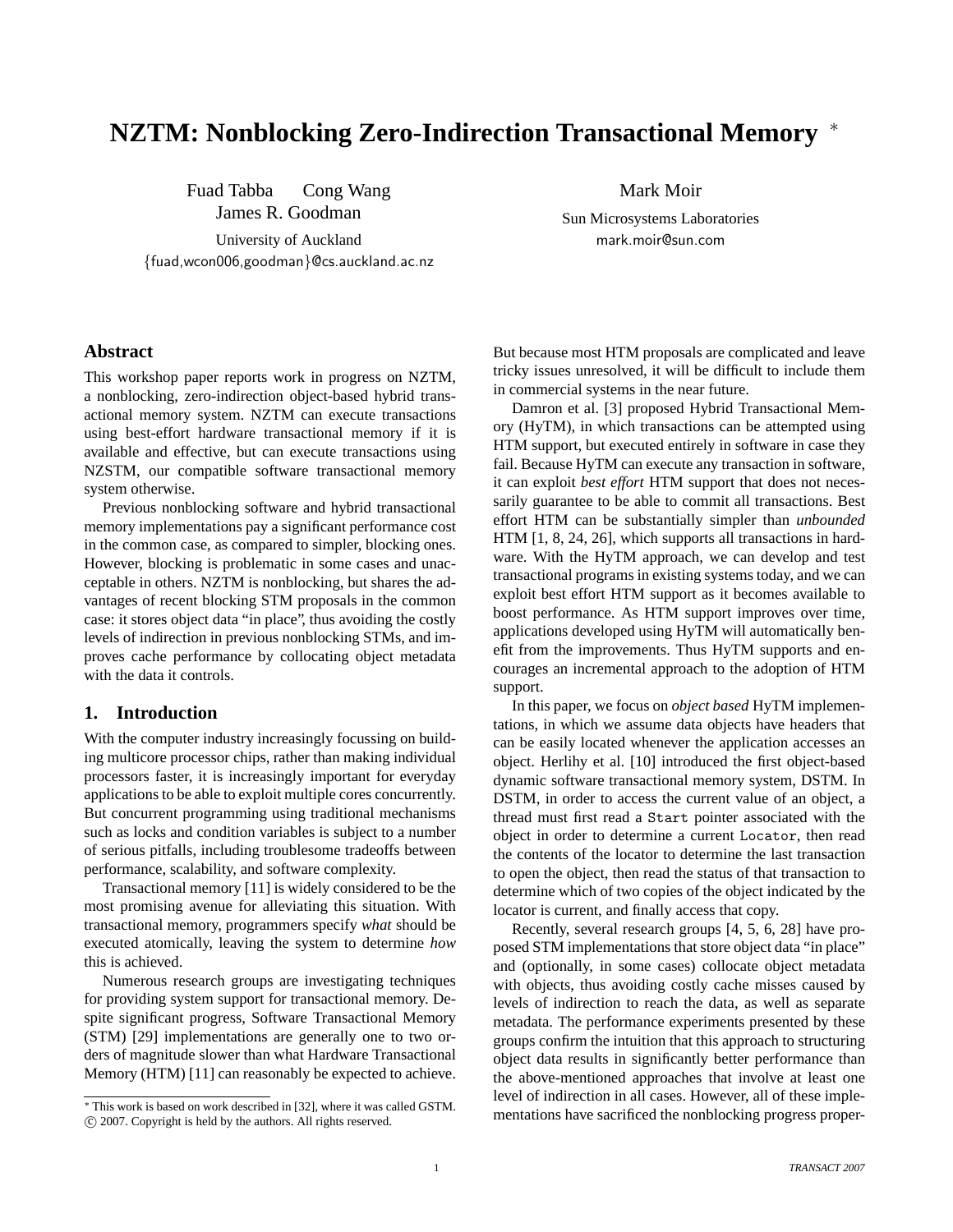ties provided by the earlier implementations, and most have implied or argued directly that this is fundamentally necessary in order to store object data in place and collocate metadata with object data.

As proponents of blocking STMs argue [4, 6], in many cases it is possible to mostly avoid the disadvantages of a blocking implementation in practice. For example, the SolarisTM schedctl function can discourage (not prevent) the scheduler from preempting a thread during the blocking part of a transaction. Nonetheless, without an implementation that is truly nonblocking, we can still occasionally experience the disadvantages of blocking implementations. For example, if one transaction experiences a long delay due to a page fault or being preempted, this can cause many other transactions to have to also wait for a long time.

Blocking is more than "merely" a performance concern, however. For example, as pointed out by Ramadan et al. [27], it is *unacceptable* for an interrupt handler to be blocked by the thread it has interrupted. The design of interrupt handlers is often significantly complicated by this restriction. TM can help, but only if it is nonblocking. It is therefore important to continue research on nonblocking transactional memory implementations, despite the appeal of simpler blocking ones.

In this paper, we show that in fact it is *not* necessary to sacrifice nonblocking progress properties in STMs in order to store data in place in the common case, and to collocate metadata with data objects. Specifically, we present Nonblocking Zero-Indirection Software Transactional Memory (NZSTM), which stores object data in place in the common case, resorting to a level of indirection only when a thread encounters a conflict with a thread that is unresponsive, for example because it is preempted. Blocking STMs *must* block in such cases, so claims that excessive overhead is introduced by using indirection to avoid blocking are unconvincing.

We have designed a HyTM system, NZTM, in which transactions can be executed using best-effort HTM support, but executed using NZSTM if this is not successful. The design we present is optimized for the case in which HTM support is available and is able to commit most transactions. Because hardware transactions usually access objects in place, object metadata is collocated with the objects themselves, and transactions executed using HTM do not need to copy objects they modify, this arrangement should allow us to achieve near-optimal cache behavior in the common case.

A key difficulty in designing a nonblocking STM that stores object data in place is the uncertainty that arises when one transaction  $T1$  is updating an object and another transaction T2 wishes to access the object. T2 cannot simply wait for to complete because this would result in a blocking implementation.  $T2$  can attempt to inform  $T1$  that it should stop modifying the object, but until  $T2$  can determine that T1 has become aware that it should stop, it is not safe for T2 or other transactions to update the object data in place,

because T1 may still overwrite the data. Therefore, it is hard to see any alternative to storing the correct data somewhere other than its natural home in this case. This leads to indirection and associated overhead during the period that T1 is unresponsive.

NZSTM differs from previous nonblocking STMs in that, rather than actively aborting a conflicting transaction, we can "request" that the transaction abort itself, and wait a short time until it does. If it does so, then the uncertainty is resolved and we can continue to access the data in place. Thus, we can generally avoid the overhead of introducing levels of indirection except when the conflicting transaction is unresponsive (again, blocking implementations will simply freeze up in this case). We expect to be able to largely eliminate the performance gap between previous blocking and nonblocking object-based transactional memory implementations by eliminating their levels of indirection.

Several STM proposals [7, 18, 20] improve upon DSTM's performance by eliminating a level of indirection in the common case in which the object is not being modified. Nonetheless, all of these proposals still involve at least one level of indirection, even in the best case. Similarly, to our knowledge, all previous proposals for using hardware support to accelerate nonblocking object-based STM implementations still require at least one level of indirection [12, 15, 30].

The remainder of this paper is organized as follows. In Section 2, we describe our NZSTM and NZTM designs. In Section 3, we present preliminary simulation experiments. Section 4 reports on the current status of our ongoing work and discusses future work. We conclude in Section 5.

# **2. NZTM**

In this section, we describe NZTM. We first describe the basic data structures used by NZTM, and then present a simple object-based STM that stores object data in place and collocates metadata with objects, but is blocking. Next we describe two ways to extend this STM to achieve our nonblocking NZSTM, one using HTM support, and one that can be used in existing systems today. Finally we describe how to use HTM support to execute transactions in a way that is compatible with transactions executed in the STM, yielding our hybrid NZTM design.

#### **2.1 NZTM Data Structures**

The following description will be best understood by readers already familiar with DSTM [10]. The programming model for NZTM is the similar to the one for DSTM, and data structures such as the TMThread and ContentionManager structures are mostly the same as for DSTM. The Transaction structure is also similar to the one in DSTM—it contains a Status that can be Active, Aborted, or Committed. However, NZTM's Transaction objects additionally contain an AbortNowPlease flag, which is used to request that the transaction abort itself (see Figure 1). This flag is stored to-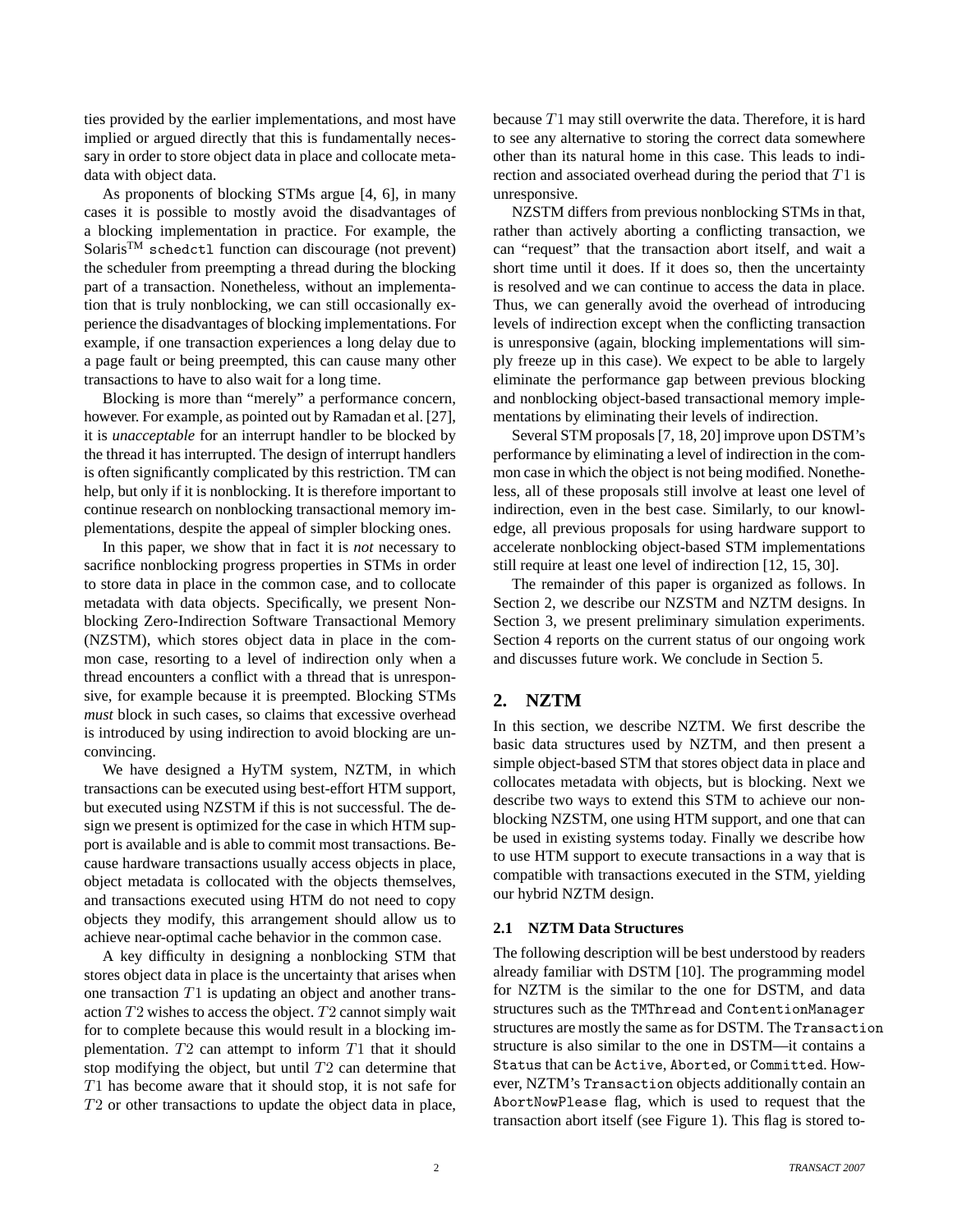

**Figure 1.** The Transaction data structure used by NZTM. The AbortNowPlease field is initially false.

gether with the Status field, so that both may be accessed atomically using a *Compare&Swap* (CAS) instruction.

The NZObject structure is analogous to DSTM's TMObject structure in that it encapsulates a program object that can be accessed by NZTM transactions. The NZObject structure contains the following fields (Figure 2): The WriterTXN field, if non-NULL, points to the last transaction to open this object for writing. The ReaderList field points to a linked list of readers of this object. The Clone field points to a function that can be used for creating a copy of the object. The OldData field points to a backup copy of the object while a transaction that modifies the object is in progress. Finally, the Data field contains the actual object data. Because the object data is stored at a fixed offset from the start of the object, there is no level of indirection required to access it.

After an NZObject is initialized, Data contains the initial value of the object, and all other fields (except Clone) are NULL.

#### **2.2 Simple Blocking STM Algorithm**

The simple blocking STM described in this section provides a basis for our non-blocking NZSTM and for our hybrid variant NZTM that can execute transactions using HTM support if available. Our primary objective to date has been to show that we can implement a non-blocking STM that can interoperate with transactions executed using HTM, with object data stored in place in the common case and object metadata collocated with the object data, and to evaluate the performance that can be achieved with such a system when HTM is usually effective. We have not experimented with the numerous alternative design decisions or with different contention management schemes in the STM.

As in DSTM, a thread begins a transaction by creating a new Transaction object with its status set to Active. It then proceeds to execute its transaction, "opening" each object it accesses, either for reading or for writing. When it completes execution of the transaction, it attempts to change its status from Active to Committed. During execution, another transaction that detects a conflict with this one may decide to wait for it or to attempt to abort it, according to the decision of a contention manager.

Unlike DSTM and other STMs, a transaction does not explicitly abort a conflicting transaction, but instead *requests* that it abort itself; this request is made by changing the transaction's AbortNowPlease field to true (while confirm-



**Figure 2.** The structure of an NZObject. The Data field is the actual data and can have any size or structure.

ing that its Status is still Active). When the transaction observes that its AbortNowPlease flag is true, it sets its Status field to Aborted. The requesting transaction waits for this to occur before proceeding to open the object on which the conflict occurred. Because of this waiting, the simple STM is blocking.

Normally, the Data field of an NZObject contains the current value of the object. A transaction that wishes to modify the object acquires exclusive ownership of the object by placing a pointer to its Transaction in the object's WriterTXN field. Before modifying the Data, the transaction creates a copy of it (using the object's Clone function), and makes the object's OldData field point to the copy. This copy is needed in case the transaction aborts, in which case it can be copied back to Data, thus undoing the transaction's effects. Because the copy is not stored in place with the NZObject (as in the Shadow Factory of DSTM2 [9], which incurs 100% space overhead as a result), creating the copy may incur additional cache misses, as compared to a pure blocking STM, though we have some ideas for reducing this effect. Nonetheless, our approach does eliminate the level of indirection present in previous nonblocking STMs for transactions executed using HTM as well as for read operations of NZSTM in the common case. Because we are concentrating for now on the case in which HTM support is available and usually effective, and because reads are usually much more common than writes [2], this overhead is imposed only in uncommon cases. We have yet to evaluate a version of NZSTM that is optimized for existing systems (without HTM support), but when we do, we may find it preferable to use incremental backup logs, rather than copying entire objects.

We use a *visible readers* [13, 19] mechanism, in which a transaction opening an object for reading inserts a pointer to itself into the object's ReaderList; this way, transactions opening the object for writing can detect conflicts with transactions reading the object, and can decide to abort them if necessary to resolve the conflict. (The tradeoffs between invisible, semi-visible, and visible read mechanisms are much the same for NZTM as for other STM and HyTM systems; we have made this choice to optimize for systems in which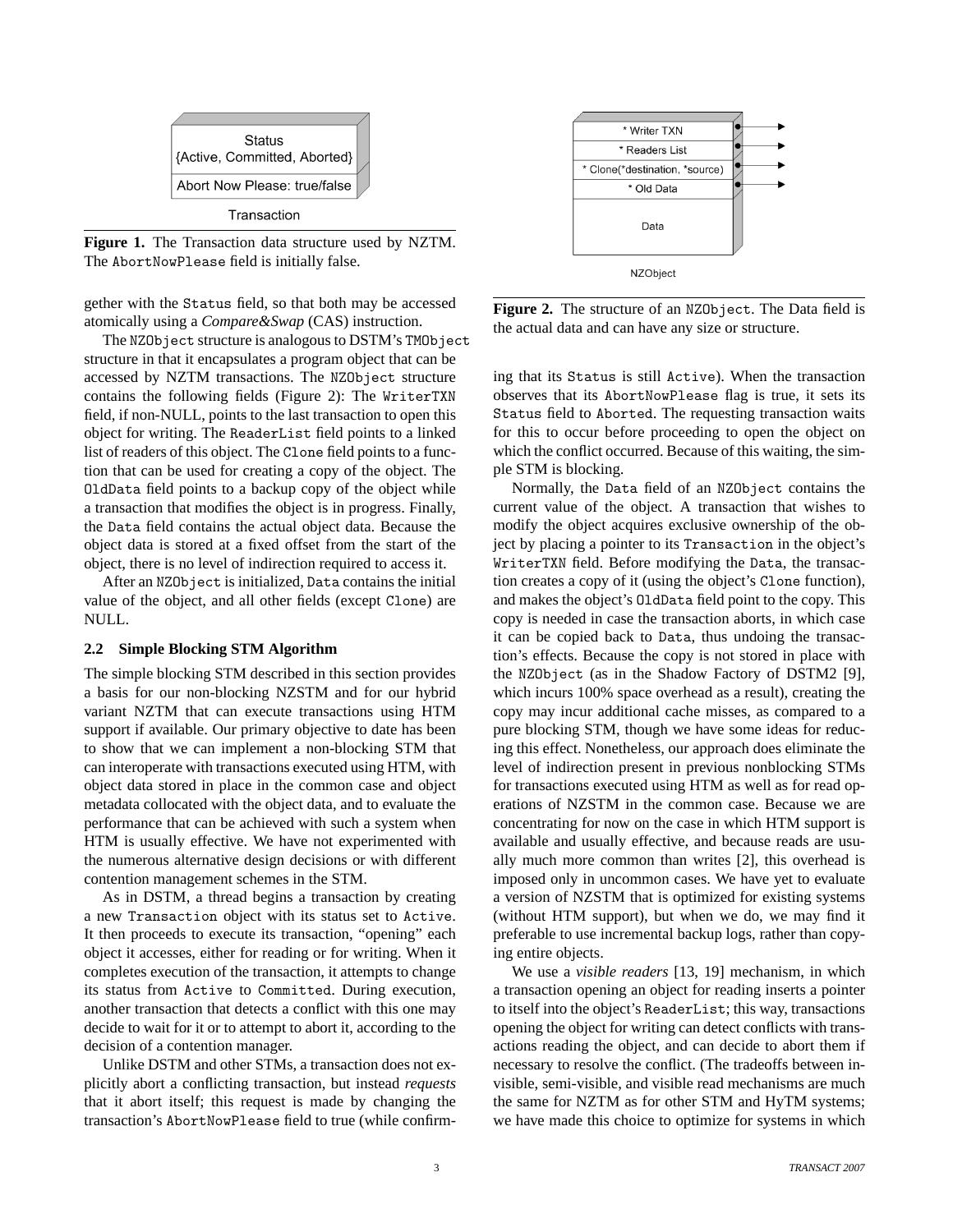HTM is available and usually effective. In this case, the benefit of making hardware transactions faster should outweigh the cost of using visible readers for software transactions.)

With this overview in mind, we now explain in more detail how transactions open objects for reading and for writing.

*Open for write* If a transaction T that is opening an object for writing finds that the object's WriterTXN field points to  $T$ 's Transaction, then  $T$  has previously opened this object for writing so it simply returns a pointer to the Data field. Otherwise, T must ensure that there are no conflicts with other transactions before acquiring ownership of the object. If the WriterTXN field is NULL, or points to a committed or an aborted transaction, there is no conflict with writing transactions, so  $T$  can atomically change the WriterTXN field to point to its Transaction (using CAS to ensure it has not changed in the meantime). If WriterTXN points to an active transaction, then the contention manager is consulted, and depending on the outcome,  $T$  either waits or requests that the active transaction aborts itself, as described above.

At this point, there are no conflicts with other writing transactions, but  $T$  still needs to check for conflicts with reading transactions. To do so, it traverses the ReaderList looking for active transactions. For each active transaction it finds (other than itself),  $T$  consults the contention manager to decide whether to wait or to request the other transaction to abort. If  $T$  is in the ReaderList, then it is upgrading its access to the object from read to write. In this case, because  $T$  already owns the object during this traversal, there is no risk that another transaction modified the object after T opened the object for read and before T acquired it for write unless that transaction has requested  $T$  to abort. Therefore,  $T$  can ensure the upgrade is consistent by checking its AbortNowPlease flag after acquiring ownership of the object. If it finds the flag set, it changes its status to Aborted, and returns a NULL pointer, indicating to the caller that the transaction has aborted. (In our prototype, objects are opened using macros that check whether the returned pointer is NULL, and control is diverted to an abort handler if it is.)

When all potential conflicts have been resolved, if the object was owned by an aborted transaction immediately before  $T$  acquired it,  $T$  restores the backup copy (indicated by OldData) if there is one. Otherwise,  $T$  creates a new backup copy using the Clone function and stores it under the OldData pointer. Finally,  $T$  returns a pointer to the data.

*Open for read* Next we describe how transaction T opens an object for reading. First, if  $T$  already owns the object for writing (i.e., WriterTXN points to  $T$ 's Transaction),  $T$  simply returns a pointer to the Data field. Otherwise,  $T$ checks for conflicts with writing transactions and resolves them if necessary, as described above.

T then temporarily acquires exclusive ownership of the object by swapping the WriterTXN to point to itself. Next, T adds itself to the ReaderList, checks whether the previous

writer transaction it replaced (if any) was aborted, and if so restores the backup if one exists. After restoring the backup,  $T$  stores NULL to the OldData field. Finally,  $T$  relinquishes exclusive ownership of the object by swapping WriterTXN to NULL, and returns a pointer to the Data field.

The reason for temporarily acquiring exclusive ownership of the object while adding an entry into the ReaderList is *not* to protect the ReaderList, which is updated using standard nonblocking mechanisms in preparation for the modifications we describe later to make our STM nonblocking. Instead, it is to avoid a race condition in which another transaction acquiring the object for write access does not encounter  $T$  on the ReaderList and thus fails to resolve the conflict between itself and  $T$ . Other techniques are possible, but this simple approach suffices for our purposes so far.

Before  $T$  returns a pointer to the Data field, it checks its AbortNowPlease field, and aborts and returns NULL (relinquishing ownership of the object first if necessary) if it is set. This is necessary to ensure that the set of objects the transaction has opened for read are consistent: if  $T$  has been aborted due to a conflict with another transaction on another object while attempting to open this object for read, the reads may not be consistent, in which case it is not safe to return to user code.<sup>1</sup> Validating at other times, while not strictly necessary, may be desirable for performance reasons. For example, validating before asking another transaction to abort and/or before waiting for another transaction that we have requested to abort may avoid unnecessary aborts and waiting.

#### **2.3 NZSTM: Making the STM Non-Blocking**

In this section, we describe two ways to make the simple STM described above nonblocking, thereby ensuring that a transaction can always make progress, even in the face of conflicts with unresponsive transactions.

#### **Using Short Hardware Transactions**

In the simple blocking STM described above, the reason a transaction that requests another to abort must wait for it to confirm that it has aborted is that it is not safe to restore the backup to the Data field and continue to access the object in place if there is still a possibility that the victim transaction might store to the Data field. Such "late stores" can be avoided by making them conditional upon the storing transaction's AbortNowPlease flag not being set. This can be achieved using short HTM transactions that read the AbortNowPlease flag, confirm it is false, and perform the store if so. This method can be used provided the HTM support guarantees that such simple transactions will

<sup>&</sup>lt;sup>1</sup> Because many object-based systems execute in managed runtime environments that can catch and mask exceptions, this may be unnecessary in some cases. But given the complication involved in ensuring that all possible bad behavior that could arise from inconsistent reads (including infinite loops that do not raise any exceptions), and the low cost of validating in our system, we prefer to avoid relying on such mechanisms for now.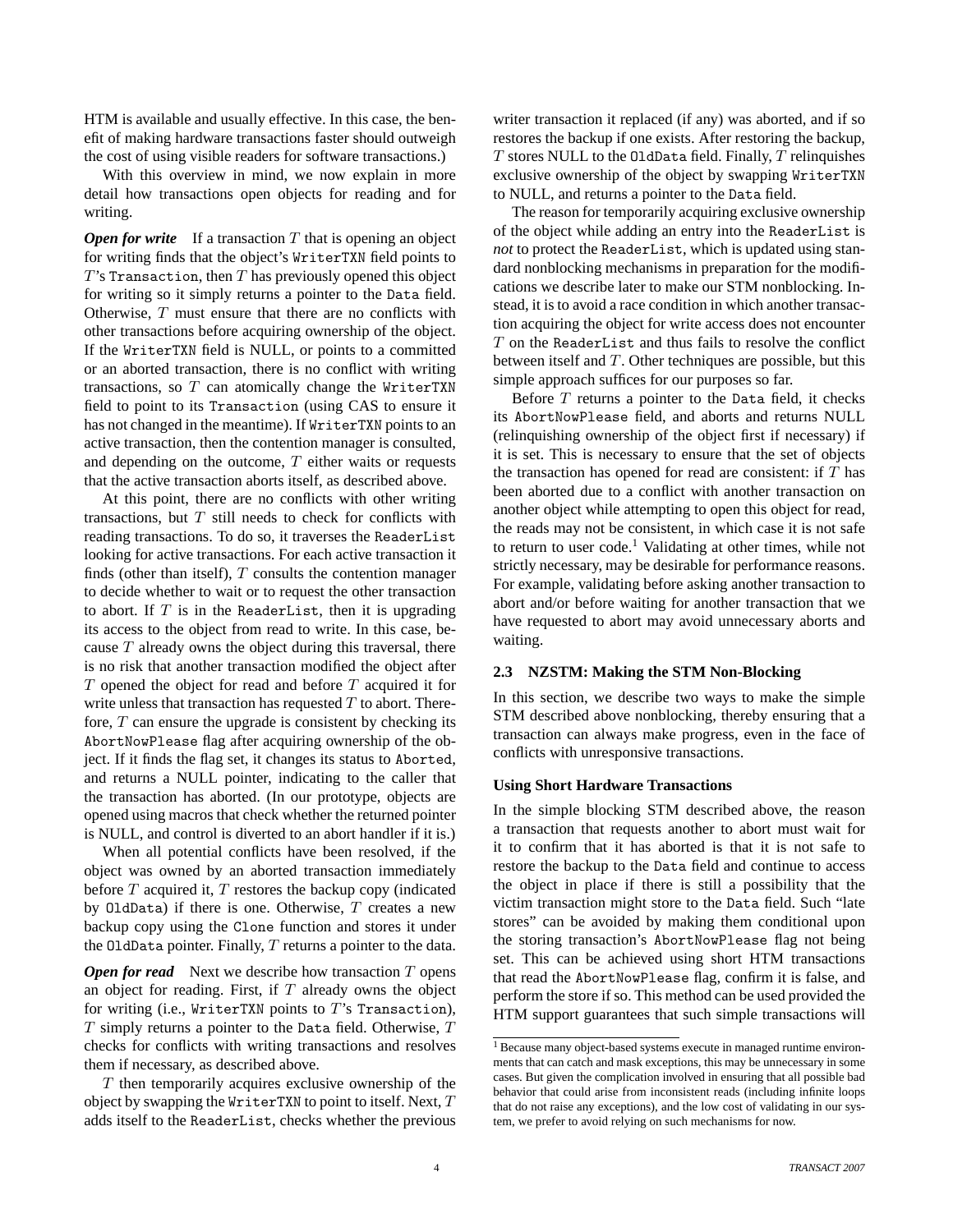always (eventually) succeed, i.e., that no such transaction will deterministically fail. This idea was first proposed in [23]. Next we explain how to make the simple blocking STM nonblocking, resulting in our NZSTM, even if no HTM support is available or the HTM support does not make such a guarantee.

#### **Displacing data**

We can also make the simple blocking STM described above nonblocking by temporarily displacing the logical data into a different location than the Data field of the NZObject. Because previous nonblocking object-based STMs [7, 10, 18, 20] involve at least one level of indirection in all cases, we can "inflate" an object and use techniques like existing object-based STMs use when an aborted owner is unresponsive.

For now our design uses a DSTM-like approach when an object needs to be inflated. Because DSTM's Start object is just a pointer, we can integrate it into NZSTM by using the WriterTXN field as a Start pointer, and indicating that it should be treated as such using the low order bit of the pointer. We expect the need to inflate objects to be rare, so the overhead of using a DSTM-like inflated object is probably acceptable in general; nevertheless, we may investigate reducing this cost in the future using approaches like those in the literature that aim to improve on DSTM.

We now describe this approach in more detail. When a transaction T has requested the current owner of an object to abort, and the owner has not responded, T may decide not to wait any longer, and to inflate the object into a DSTM-like object. To do so,  $T$  creates a DSTM Locator; points the locator's Transaction field to T's Transaction; points the locator's Old field to the backup copy created by the unresponsive transaction or to the Data field if there isn't one; and points the locator's New field to a private copy of this backup created using the Clone function. NZSTM's Locator object has an additional field AbortedTXN, which points to the Transaction of the unresponsive transaction.

Next,  $T$  attempts to swap WriterTXN from the unresponsive transaction's Transaction to the newly created locator, setting the low-order bit to 1 to indicate that the object now points to a DSTM-like locator, rather than to an NZSTM Transaction. This results in a state like the one illustrated in Figure 3. Henceforth, the object is treated like a DSTM object (with the addition that each new Locator introduced contains the AbortedTXN field from the replaced Locator, thus preserving the identity of the unresponsive transaction).

Once the unresponsive transaction finally aborts itself, so we know it is no longer modifying the Data field of the object, it is desirable to restore the object to being a normal NZObject so that subsequent transactions can again enjoy the performance benefits of accessing the object in place. This can be achieved by a transaction  $T$  as follows. T opens the object for writing according to the normal



Figure 3. An NZObject immediately after being transformed to behave in the same manner as a DSTM TM0bject. The LSB of the WriterTXN indicates how the object should be interpreted.

DSTM method, except that it stores a pointer to its own Transaction in the AbortedTXN field of the new locator it installs. This establishes  $T$  as the transaction that must be aborted and respond before a subsequent attempt to restore the object can begin, in case  $T$  does not complete the restoration first.

Next  $T$  stores into 01dData a pointer to the current object value (indicated by the Old pointer in the newly installed Locator), so that it will serve as a backup in case  $T$  aborts. Then  $T$  attempts to replace the locator it just installed in WriterTXN with a pointer to its own Transaction (setting the low-order bit to 0 to indicate that the object is now back in normal mode). If this succeeds,  $T$  simply copies the current object value to the Data field and proceeds as normal.

Before  $T$  swaps its Transaction into WriterTXN, other transactions may wish to access the object, in which case they can proceed as usual, opening the object according to the modified DSTM method described above. If a transaction is successful in doing so before  $T$  swaps its Transaction into WriterTXN, then T's CAS on WriterTXN will fail, so  $T$  will know that it did not succeed in restoring the object. In this case, it aborts itself in order to allow a subsequent restoration attempt to succeed (because it is now the transaction identified by AbortedTXN).

One subtle point with this mechanism is that a slow transaction that has started to restore an object might store an out-of-date value into OldData. However, this is not a problem, because subsequent attempts to restore the object will not begin until after this transaction acknowledges that it has aborted. Until then OldData is irrelevant because the object remains inflated.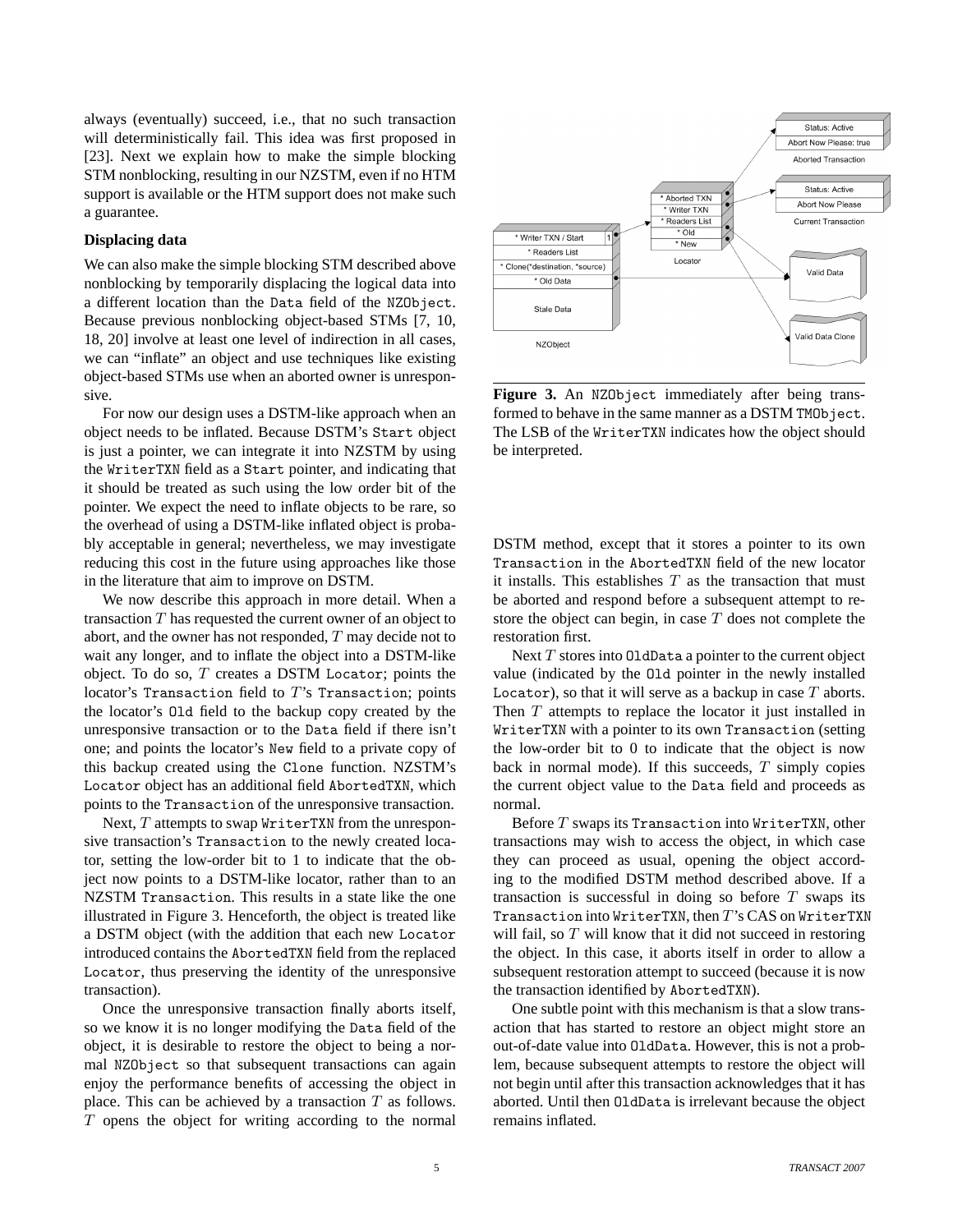## **2.4 NZTM**

NZTM is a HyTM system that uses NZSTM for software transactions. Like the HyTM system presented in [3], transactions can be attempted using HTM and if (repeatedly) unsuccessful, are eventually retried using NZSTM software transactions.

When a transaction executed using HTM opens an object, it checks for conflicts with software transactions, and explicitly aborts itself if any are discovered; it can then retry either in hardware or in software, according to decisions made by the contention manager. If no conflict is discovered, the transaction can safely proceed because a subsequent conflict that arises with a software transaction will modify data that the hardware transaction has read, thus preventing it from committing successfully.

A variety of approaches to checking for conflicts with software transactions are possible. Generally, more conservative approaches are simpler, but are more likely to revert to software, which is harmful to performance. Different schemes can be used together. The simplest and most conservative scheme is as follows. A hardware transaction opening an object for reading checks that the WriterTXN field is NULL, aborting if not, and a hardware transaction opening an object for writing checks that both WriterTXN and ReaderList are NULL, aborting if not.

This scheme is conservative because if WriterTXN points to an aborted or committed transaction, there is no conflict with writers. Similarly, it may be that the ReaderList contains pointers to only aborted and committed transactions, in which case there is no conflict with readers. Therefore, in either case, hardware transactions could look in more detail to determine if there is a real conflict, checking the status of the transaction identified by WriterTXN to check for conflicts with writers and/or traversing the ReaderList checking the status of each transaction in the list to see if any (other than the executing transaction) are active. In case we do check the status of the WriterTXN, we must return a pointer to Data if the identified transaction is committed and return OldData if it is aborted. In the simple scheme described so far, if the low-order bit of WriterTXN is set, we would simply abort the hardware transaction.

Hardware transactions can also improve the performance of subsequent transactions that access the object (either in hardware or in software) by setting WriterTXN and ReaderList to NULL in some cases. Specifically, if a hardware transaction determines that there are no active transactions in the ReaderList, it can set ReaderList to NULL, eliminating the need for subsequent hardware transactions to traverse the list. Similarly, if WriterTXN identifies a committed transaction, the hardware transaction can set WriterTXN back to NULL. If WriterTXN identifies an aborted transaction, this is *not* safe, because the current value is in OldData; it would be safe to set WriterTXN to NULL if it also copied OldData back to Data.

Finally, we note that hardware transactions can even access objects that are inflated to DSTM-like objects. Hardware transactions can modify the current object version (identified by the Old or New field of the current Locator, depending on the status of the transaction identified by the locator, provided it is committed or aborted) in place, without replacing the locator, because any software transaction that attempts to open the object will modify WriterTXN, thereby preventing the hardware transaction from committing successfully. Similarly, hardware transactions can participate in resetting the object to a normal NZObject by following the same code as a software transaction would. However, if a hardware transaction encounters a situation in which a software transaction would request another to abort, then it must abort itself, because, without more sophisticated HTM support than we assume, it is not useful to request the transaction to abort and then wait for it to abort itself because when the software transaction aborts itself, this causes the hardware transaction to abort anyway.

## **3. Evaluation**

In this section we report on an environment created to allow us to evaluate NZTM and NZSTM.

#### **3.1 Experimental Environment**

We used a simulation framework based on Virtutech Simics [16] in conjunction with customized memory models built on the University of Wisconsin GEMS [22] and based on the model used for LogTM [24]. The simulator models processors have best-effort HTM support as well as LogTM support, with instructions for begin-transaction, committransaction, and abort-transaction.

For best-effort HTM, begin-transaction includes an address where execution is resumed when the transaction is aborted. These instructions were simulated using Simics magic instructions (special no-op instructions Simics can catch and pass to the underlying memory model). This simulation for the best-effort HTM uses L1 and L2 cache as transactional cache; therefore hardware transactions are limited by the size of the L2 cache for their read/write-sets.

The simulated system for all the simulation runs is a  $SPARC(R)/Solaris^{TM}$  Sun Fire<sup>TM</sup> server, and the parameters used were based on those used in LogTM (Table 1). This model assumes a traditional SMP, where each processor is single-threaded (single strand) with no shared caches.

#### **3.2 Benchmarks**

We utilized four microbenchmarks with varying workloads and bottlenecks to test the Transactional Memory implementations developed. These benchmarks have been used by other Transactional Memory implementations such as DSTM and RSTM. These benchmarks are only our first step towards understanding the behavior of Transactional Memory programs and developing benchmarks that are more representative. Following is a description of the benchmarks: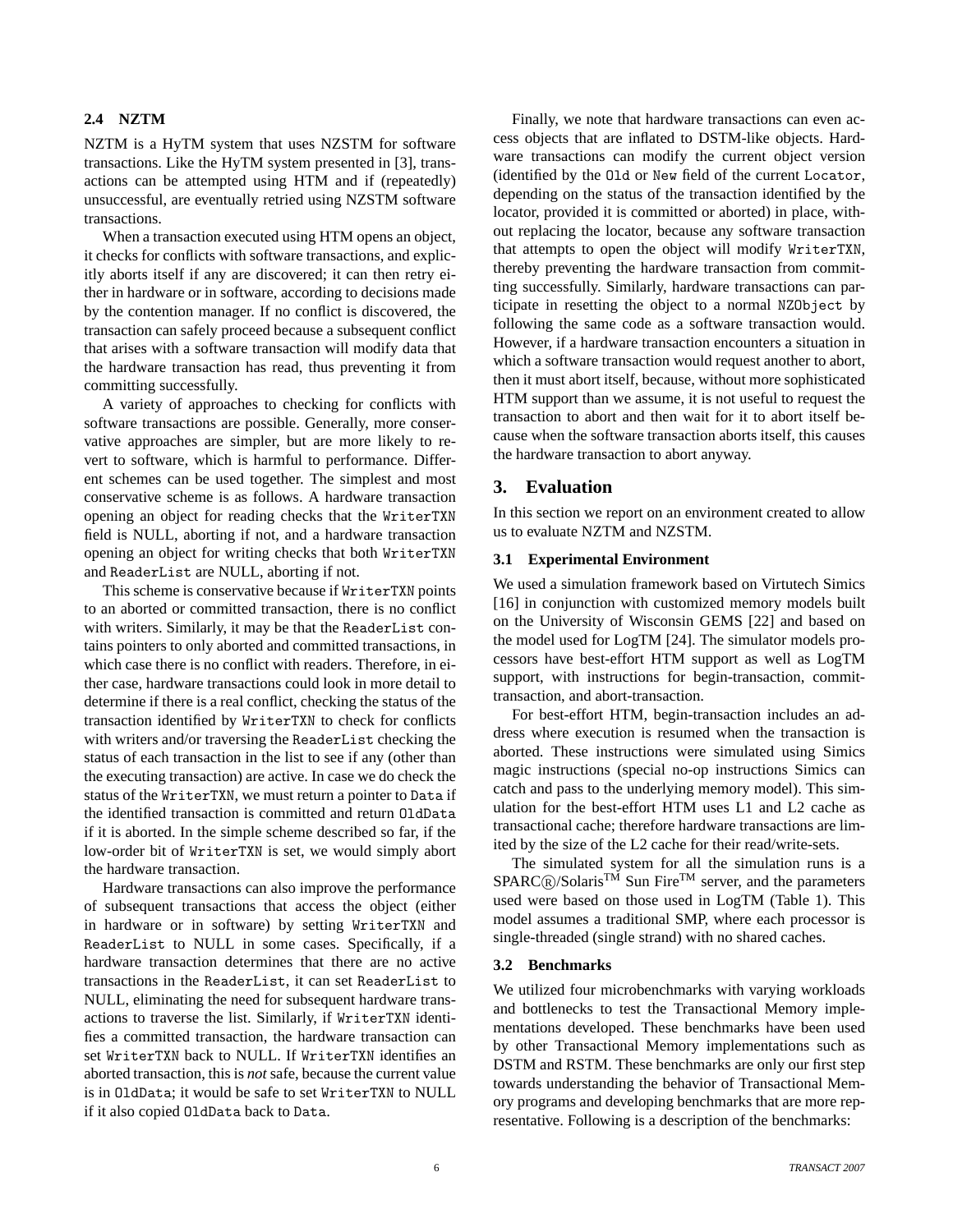| Parameter            | <b>System Model Settings</b>                                                                  |
|----------------------|-----------------------------------------------------------------------------------------------|
| Processors           | 16, 1 GHz, single-issue, in-order, non-memory Instructions per Cycle (IPC) = 1                |
| L1 Instruction Cache | 16 Kilobyte 4-way, 1-cycle latency                                                            |
| L1 Data Cache        | 16 Kilobyte 4-way, 1-cycle latency                                                            |
| L <sub>2</sub> Cache | 4 Megabyte 4-way unified, 12-cycle latency                                                    |
| Memory               | 8 Gigabyte, 80-cycle latency                                                                  |
| Directory            | Full-bit vector sharer list; migratory sharing optimization; Directory cache, 6-cycle latency |
|                      | Interconnection Network   Hierarchical switch topology, 14-cycle link latency                 |

**Table 1.** Simulated system model parameters. Based on [24].

- **LinkedList** A concurrent set implemented using a single sorted linked list. Each thread randomly chooses to insert, delete, or look-up a value in the range 0..255, with the distribution of operations being 10:10:80, respectively. Based on the code that comes with DSTM [10].
- **RBTree** Same benchmark as LinkedList, with the concurrent set instead implemented by a red-black tree. More potential for concurrent operations than LinkedList, although re-balancing the tree when a node is inserted or deleted sometimes results in changes near the root, thus conflicting with most ongoing operations. Based on the code that comes with DSTM [10].
- **Hash** Same benchmark again, this time using a chained hash table in which each bucket consists of a sorted linked list. The hash table has 256 buckets. Thus, because values are chosen from 0..255 in the benchmark, there are no hash collisions. Thus parallelism for this benchmark should be high as conflicts only occur when two threads choose the same value at around the same time. Based on the code that comes with RSTM [21].
- **LFUCache** A web cache simulation with least-frequentlyused page replacement. It uses a large array-based index of 2048 entries, and a smaller binary-tree-based priority queue of 255 entries to track the pages that are accessed the most in the simulation. Worker threads repeatedly access a page, and a real web cache workload is approximated by randomly choosing pages from a Zipf distribution with exponent 2. Based on the code that comes with RSTM [21].

#### **3.3 Experiments**

Each benchmark was run for 1, 2, 4, 8 and 16 threads each running on its own processor. We first initialize the relevant data structures and then each thread traverses these structures in order to load them into the cache memory. Then we begin measurements, recording the simulated machine's elapsed clock cycles required for all threads to complete 2,000 operations each.

We evaluated four different mechanisms for executing transactions:

- **Simple Lock** The system does not take advantage of HTM support. A single global lock is used. A thread must acquire the lock before beginning a transaction and release it on committing.
- **LogTM** The system takes advantage of HTM support by using the same mechanism described in LogTM [24]. To simulate LogTM we used the code which comes with Wisconsin GEMS 1.4 [22]. These transactions, unlike the best-effort hardware support we employ for NZTM, are unbounded and not limited by the size of L2 cache. Moreover, LogTM transactions do not impose any software overhead on the benchmarks.
- **NZSTM** The system assumes no hardware support and runs by using pure NZSTM software transactions. Performance seems to be poor in this area as we have optimized NZSTM for hardware support. However, we are aware of software optimizations and different design points that can be implemented to enhance performance, and are planning on including them in future work.
- **NZTM** The system takes advantage of best-effort HTM support, built on modified LogTM (GEMS 1.4 [22]) code. However, it utilizes a First-In-Fist-Out (FIFO) contention management scheme similar to the one employed by TLR [25], and as mentioned earlier, limits the size of the transactions by the size of the L2 cache for their read/write-sets. Transactions executed using this besteffort HTM are augmented to check on a per-object basis for conflicts with transactions executed using NZSTM. When a hardware transaction aborts, the thread retries the execution zero or more times, then switches to NZSTM to execute the transaction. NZTM/HTM/3 indicates that the system attempts the transaction three times in hardware and finally falls back onto software (NZSTM) transactions, while NZTM/HTM/16 tries sixteen times instead of three before falling back onto software.

We chose to compare the performance of NZTM against Simple Lock and LogTM for two reasons. First, Simple Lock demonstrates the performance that can be achieved in existing systems today (with no HTM support) with the same level of programming complexity as using transactions. This provides a baseline scenario in a multithreaded environment,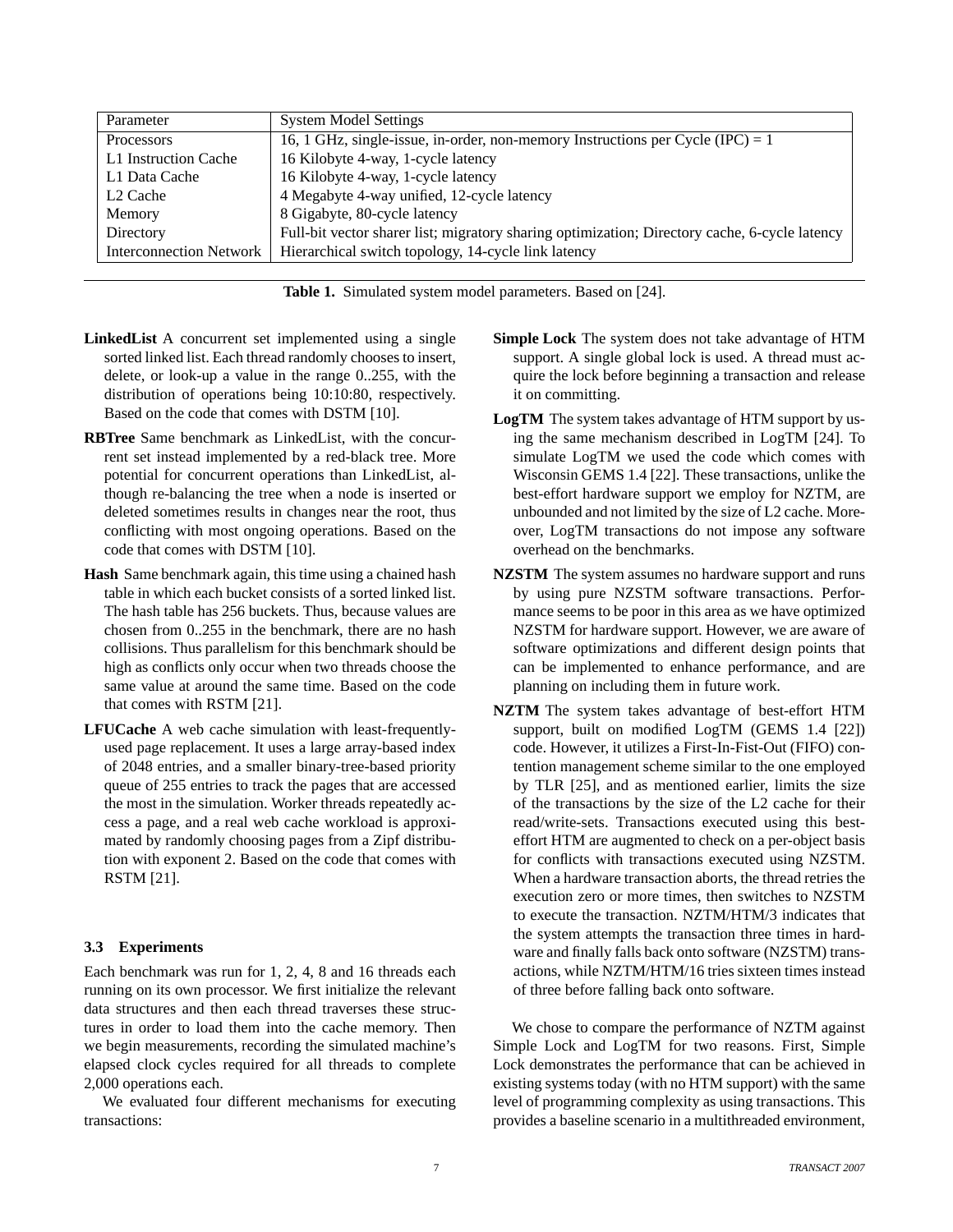because such schemes are known to scale very poorly. On the other hand, the near-minimal overhead imposed on hardware transactions by LogTM sets a performance standard when there are no conflicts, so this allows us to evaluate the performance and scalability of our system under nearly ideal conditions.

Because we paid careful attention to cache performance when designing NZTM, we expected that it should perform similarly to LogTM in the absence of failure of the besteffort hardware transactions. When the best-effort HTM transactions fail due to conflicts, however, we can expect different performance. If that happens, NZTM invokes NZSTM, switching to a software-based scheme that avoids the serialization of a lock, but brings the overhead of executing transactions using STM as compared to HTM. Thus the failure of best-effort hardware transactions could cause a significant penalty. Our goal is to compare these schemes as a first step in evaluating the effectiveness of the hybrid approach, though we note that the software for NZSTM is not currently well tuned.

None of the benchmarks push the resource limits of the best-effort HTM, so the only reason for transactions to abort is cache-coherence conflicts. We have not had time to experiment extensively with the optimal number of retries, but we did find that retrying several times generally resulted in better performance.

We have not yet implemented the non-blocking capability of NZTM. We are currently working on implementing the code for this, though implementing it would have a trivial effect on our reported results: the additional overhead incurred is merely confirming that the low-order bit of the WriterTXN pointer (which must be read anyway) is zero. Because the bit is one only when one software transaction has conflicted with another that is unresponsive, in the common case execution of hardware transactions will otherwise be the same as in our current implementation.

As noted in Section 2.4, HTM-supported transactions may use more or less sophisticated methods for determining when to abort. Because NZSTM is currently untuned, we wanted to minimize the frequency of aborting, so we implemented the most sophisticated scheme that is compatible with our current implementation. Thus, hardware transactions check the status of the transaction identified by WriterTXN (if any), and also traverse the ReaderList, checking that there is no conflict with software readers (if any). We have not yet experimented with the other alternatives.

#### **3.4 Results**

Figure 4 shows the rate at which transactions are completed for each of the four benchmarks. In all cases Simple Lock performance is comparable to NZTM for a single thread, but degrades rapidly for additional threads.

For Hash, the transaction execution rates for the LogTM and NZTM are close, with LogTM slightly better than

NZTM in all cases. NZSTM's performance is significantly worse than either of these two schemes; however we note that when compared to Simple Lock, it scales better and outperforms it at 4 processors and above.

RBTree tree shows similar results to Hash, with LogTM outperforming NZTM at all threading levels. The larger margin than for Hash probably reflects the fact that RBTree opens multiple objects, increasing the overhead for NZTM but not for LogTM. However, RBTree performance does not scale for NZSTM, possibly due to the contention at the root node of the tree.

LFUcache similarly shows nearly the same results, with LogTM and NZTM showing roughly a 25% improvement in performance going from one to two processors, but throughput actually declining by approximately the same amount as more processors are added.

LinkedList shows interesting behavior. While LogTM shows superior performance in all cases up to 8 threads, NZTM shows nearly linear improvement in performance up to 16 processors, while LogTM exhibits much smaller improvements, and actually declines beyond 8 processors. Although we have not yet investigated the reason for this, a possible explanation is the different ways NZTM and LogTM manage contention.

#### **3.5 Discussion**

The single-threaded results shed some light on the overhead of the various schemes in the absence of concurrency. Almost in all cases, LogTM outperforms the other schemes because its only overhead is in the hardware itself, and could be presented as a small one-time overhead *per transaction*. Its advantage over Simple Lock probably results from the fact that Simple Lock instead performs a CAS operation per transaction to acquire the lock. While the overhead for NZTM is also read-only, this overhead is incurred *per object*.

As the number of processors running the benchmarks increases, performance for coarse-grained locking degrades dramatically, while LogTM and NZTM both show significant improvement for all but LFUCache, which shows no significant improvement for any scheme beyond two threads.

We note that the number of times we attempt a transaction in hardware, when using NZTM, seems to only matter after exceeding a certain threshold. For example, we observe in the LinkedList benchmark that NZTM/HTM/3 and NZTM/HTM/16 have similar performance except for 16 processors. This could be explained by the fact that at 16 processors many more transactions abort and fallback onto software transactions. This might imply that a conservative approach when setting the number of tries in hardware, favoring a higher number, is preferable.

We also note that Simple Lock uses a single traditional lock, thus serializing *all* operations. While using a Reader-Writer lock would allow us to execute lookups in parallel, this entails at least some additional programming complex-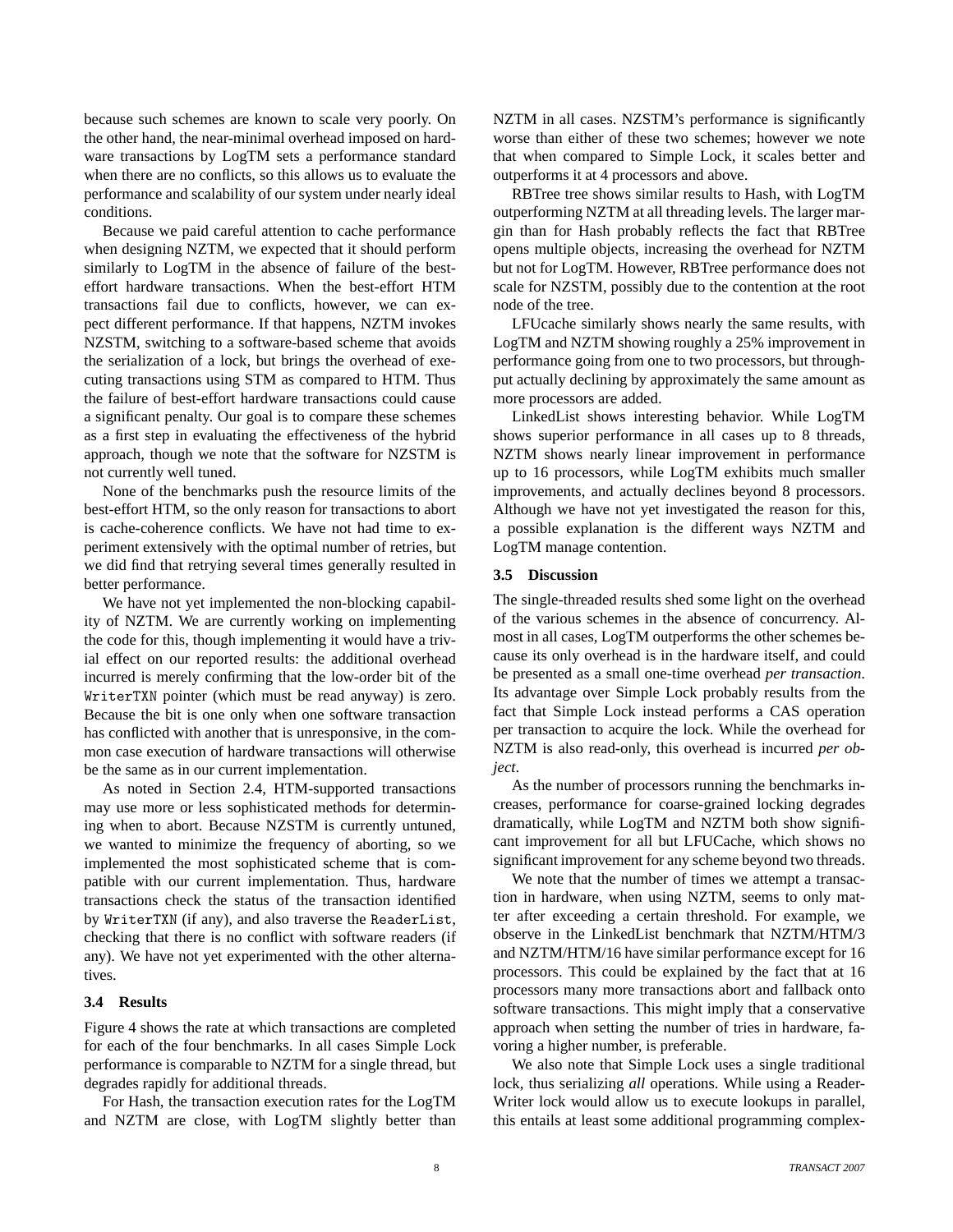

**Figure 4.** Total throughput: (a) Hash (b) LinkedList (c) RBTree (d) LFUCache.

ity over a transactional programming model, and a significant complexity in medium to large systems with multiple such locks, because in this case it is the programmer's responsibility to ensure that the right locks are held in the right modes for correctness, and that deadlock is not possible.

The results seem to confirm our expectations that when running more than one thread, NZTM provides dramatic improvements over the software-only methods using hardware support of modest complexity (compared to LogTM). Furthermore, when conflicts become frequent, the switch to the software-based NZSTM does not seem to impose much of an overhead on performance. While admittedly preliminary, we believe these results make a strong case for further investigation of this approach.

## **4. Status and Ongoing Work**

We still have plenty of work to do in developing and fully evaluating our system. Nonetheless, as described in this workshop paper, we have already developed a prototype implementation as well as a simulator that allows us to evaluate the performance of NZTM in systems with support for hardware transactional memory. Our preliminary performance results, together with planned improvements and optimizations, give us confidence that our careful attention to cache

behavior will allow us to achieve implementations that are very competitive with previous blocking implementations, while eliminating their need to wait for unresponsive transactions.

While we have introduced a novel approach to structuring transactional data and metadata in order to significantly improve performance over previous nonblocking STM and Hybrid TM systems, NZSTM and NZTM are subject to many of the design alternatives and tradeoffs encountered in previous work. We have yet to apply the lessons learned from this other work in the context of NZTM. We are particularly interested in the observation due to Lev et al. [14] that, by supporting the execution of transactions by different implementations in different "modes", we can not only reduce overhead on transactions executed in hardware, but also allow more flexibility in the implementation of software transactions.

We are currently optimizing NZSTM to work better as a software-only scheme. This is being done by allowing for invisible reads and investigating the integration of invisible reads with hardware transactions. Moreover, since memory allocation is an integral part of the operation of NZSTM, we are also investigating the broad area of scalable mem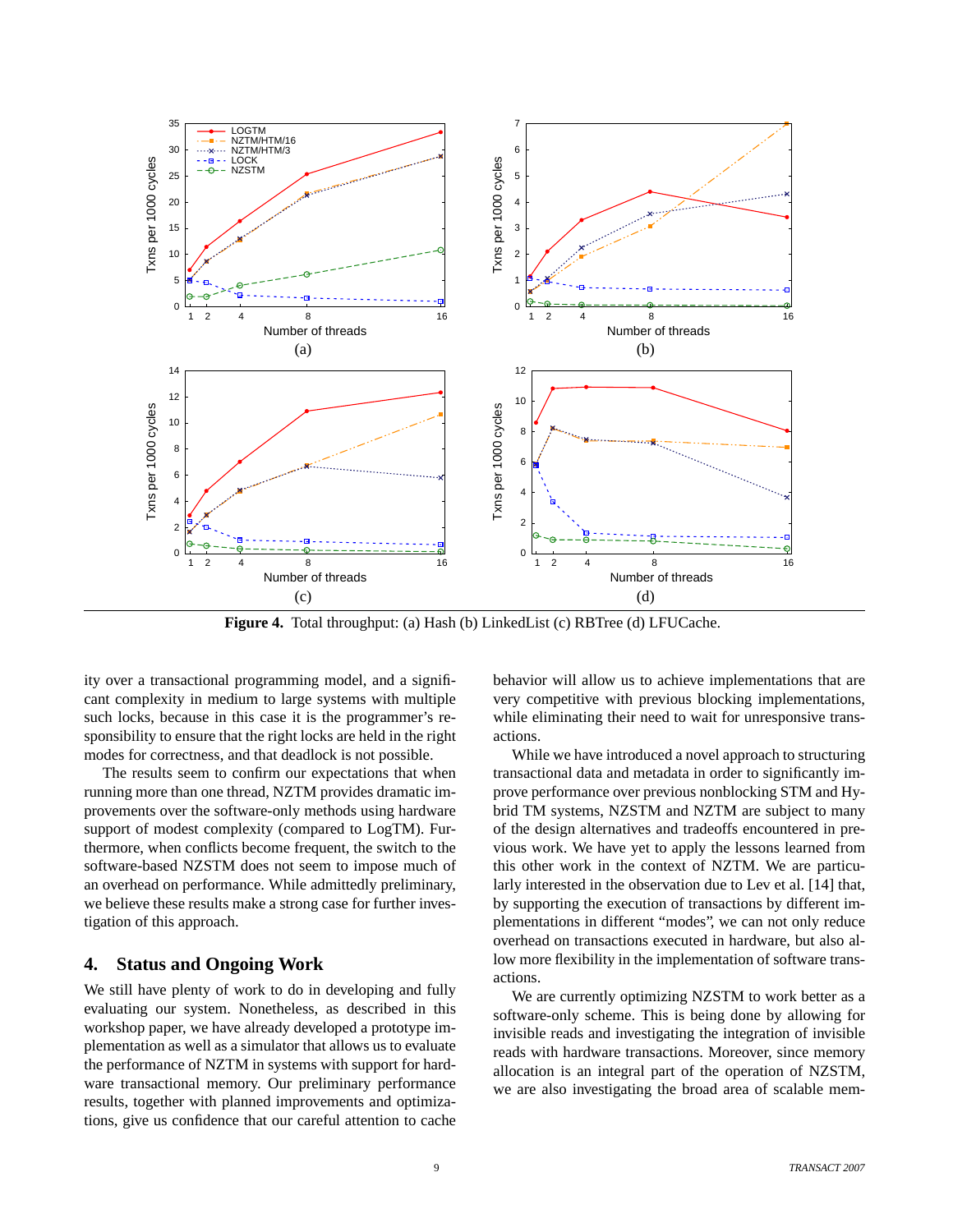ory allocators and garbage collectors and how those can be leveraged for our advantage.

We are also currently implementing and testing the compotent of NZSTM that makes it nonblocking. Moreover, most of the testing performed so far has been on simulated environments, therefore we are planning to conduct a thorough test of NZSTM on a real multi-processor machine.

Benchmarking is also an important aspect of this endeavor. Currently we are only using four simple benchmarks. We are investigating which other benchmarks might be suitable for testing transactional memory schemes and preparing to implement these benchmarks and apply our schemes to them.

## **5. Concluding Remarks**

We have introduced NZSTM, an object-based software transactional memory that is nonblocking, and eliminates the expensive levels of indirection in previous such STMs in all but the uncommon case of a conflict with an unresponsive thread. Furthermore, we have shown how transactions can be executed using best effort hardware transactional memory if it is available, yielding our hybrid transactional memory system NZTM.

We note that researchers at the University of Rochester [31] have had similar insights about the importance of eliminating indirection to improve on the performance of previous nonblocking STM. Their work was concurrent with and independent of ours, and they concentrate on a different design point, namely the use of special "Alert On Update" hardware to make nonblocking progress properties possible. While our approach is designed explicitly to be able to take advantage of special HTM support to achieve similar benefits, our proposal nonetheless includes a nonblocking, zero-indirection STM that can be used in existing systems today, without additional hardware support.

Marathe and Moir [17] showed that it is possible to implement nonblocking word-based STM that eliminates much of the overhead of previous nonblocking word-based STMs by storing data in place in the common case, resorting to more complicated and expensive techniques to displace data only when necessary because of a conflict with an unresponsive transaction. The design philosophy for NZ(S)TM was inspired in part by work of Marathe and Moir, but the details are quite different because they addressed word-based STMs, which cannot employ object headers and cannot collocate metadata with data (at least if they are to be integrated into compilers for languages such as C and C++, where we cannot dictate how data is laid out in memory).

## **Acknowledgments**

We are grateful to Dan Nussbaum for useful conversations related to our simulation work, and especially to Kevin Moore for his help getting us started with the Wisconsin simulation tools. We thank Jayaram Bobba for his comments on

the implementation of the Wisconsin simulation tools, and Virtutech AB for the Simics academic site license provided for the University of Auckland.

#### **References**

- [1] C. S. Ananian, K. Asanovic, B. C. Kuszmaul, C. E. Leiserson, and S. Lie. Unbounded transactional memory. In *Proc. 11th International Symposium on High-Performance Computer Architecture*, pages 316–327, Feb. 2005.
- [2] J. Chung, H. Chafi, A. McDonald, C. C. Minh, B. D. Carlstrom, C. Kozyrakis, , and K. Olukotun. The common case transactional behavior of multithreaded programs. In *Proc. 12th Annual International Symposium on High Performance Computer Architecture*, 2006.
- [3] P. Damron, A. Fedorova, Y. Lev, V. Luchangco, M. Moir, and D. Nussbaum. Hybrid transactional memory. In *ASPLOS-XII: Proceedings of the 12th international conference on Architectural support for programming languages and operating systems*, pages 336–346, New York, NY, USA, 2006. ACM Press.
- [4] D. Dice, O. Shalev, and N. Shavit. Transactional locking II. In *Proc. 20th Intl. Symp. on Distributed Computing*, September 2006.
- [5] D. Dice and N. Shavit. What really makes transactions faster? In *TRANSACT Workshop*, June 2006. http://research.sun.com/scalable/pubs/TRANSACT2006- TL.pdf.
- [6] R. Ennals. Software transactional memory should not be obstruction-free, 2005. http://berkeley.intel-research.net/rennals/pubs/ 052RobEnnals.pdf.
- [7] K. Fraser. *Practical Lock-Freedom*. PhD thesis, Cambridge University Technical Report UCAM-CL-TR-579, Cambridge, England, Feb. 2004.
- [8] L. Hammond, V. Wong, M. Chen, B. D. Carlstrom, J. D. Davis, B. Hertzberg, M. K. Prabhu, H. Wijaya, C. Kozyrakis, and K. Olukotun. Transactional memory coherence and consistency. In *Proc. 31st Annual International Symposium on Computer Architecture*, June 2004.
- [9] M. Herlihy, V. Luchangco, and M. Moir. A flexible framework for implementing software transactional memory. In *OOPSLA '06: Proceedings of the 21st annual ACM SIGPLAN conference on Object-oriented programming systems, languages, and applications*, pages 253–262, New York, NY, USA, 2006. ACM Press.
- [10] M. Herlihy, V. Luchangco, M. Moir, and W. N. Scherer III. Software transactional memory for supporting dynamic-sized data structures. In *Proc. 22th Annual ACM Symposium on Principles of Distributed Computing*, pages 92–101, 2003.
- [11] M. Herlihy and J. E. B. Moss. Transactional memory: Architectural support for lock-free data structures. In *Proc. 20th Annual International Symposium on Computer Architecture*, pages 289–300, May 1993.
- [12] S. Kumar, M. Chu, C. J. Hughes, P. Kundu, and A. Nguyen. Hybrid transactional memory. In *Proc. ACM SIGPLAN Sym-*